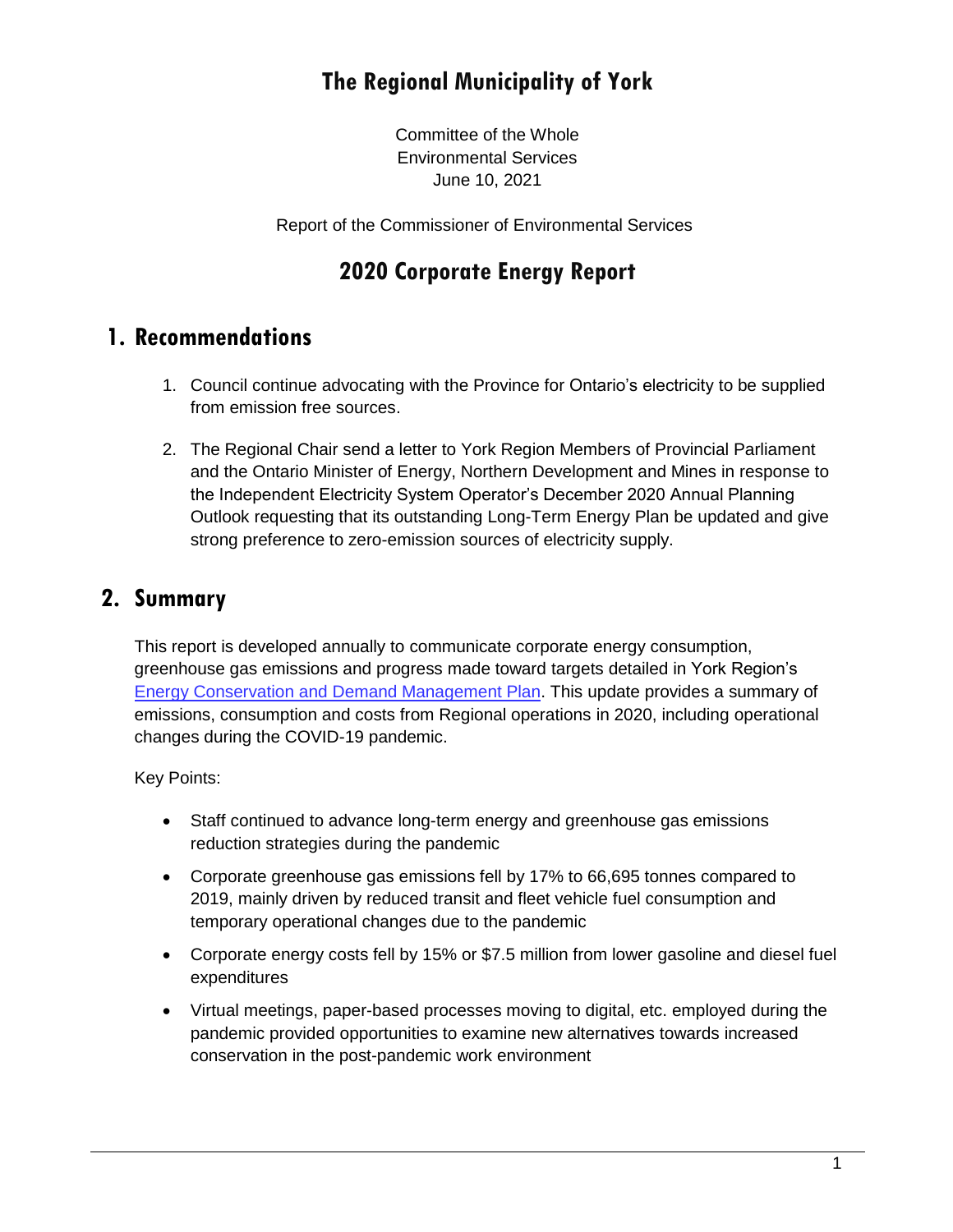# **3. Background**

The Region's annual Corporate Energy Report has been prepared since 2006 to report on efforts made by staff to reduce carbon emissions and share progress towards targets set in York Region's Energy Conservation and Demand Management Plan. Energy Conservation and Demand Management Plan emissions reduction strategies are aligned with and contribute to corporate mitigation actions detailed in the draft Climate Change Action Plan.

Consistent efforts by all departments and early investments in energy conservation have resulted in innovative solutions to curb corporate greenhouse gas emissions growth. Given continued population growth of 1.3% per year, emissions since 2014 (excluding 2020 due to the pandemic) have remained relatively constant. Electrified fleet strategies, draft sustainable buildings policy and standards, as well as building system upgrades are some of the innovations employed by the Region toward meeting its greenhouse gas emissions targets.

# **4. Analysis**

## **COVID-19 PANDEMIC INFLUENCES ON ENERGY CONSUMPTION AND EMISSIONS**

## **2020 was a milestone year for corporate emissions and the pandemic heavily skewed outcome by dropping corporate emissions to levels targeted for 2029**

York Region's 2019 Energy Conservation and Demand Management Plan set interim greenhouse gas emission milestones to measure progress toward Vision 2051 goals. Corporate emissions reported in previous years indicated that the Region was on track to meet its 2020 milestone target of 79,900 tonnes. However, changes to service delivery in response to the pandemic dropped emissions to 66,695 tonnes which is 17% below the milestone target and equivalent to targets set for 2029.

In early 2020, administration buildings operated at increased ventilation and air filtration rates but were occupied by fewer staff to accommodate public health guidelines, resulting in negligible changes in energy use. Little change in energy consumption to provide water and wastewater service delivery was found throughout 2020.

Emission reductions in 2020 were almost exclusively from reduced transit and non-transit vehicle fuel consumption. Transit ridership fell by 60%, which resulted in reductions to transit services. It is anticipated that transit emissions will increase as ridership returns to prepandemic levels. Conducting business virtually reduced employee travel, which lowered nontransit fleet emissions. As the Region formalizes post-pandemic plans regarding telework, vehicle emissions for in-person meetings will be monitored to strike a balance with new virtual meeting practices that developed throughout the pandemic.

Staff continue to monitor impacts of the pandemic and capture opportunities to become more efficient in post-pandemic service delivery. Figure 1 illustrates pandemic impacts on annual corporate emissions compared to the ten-year trend.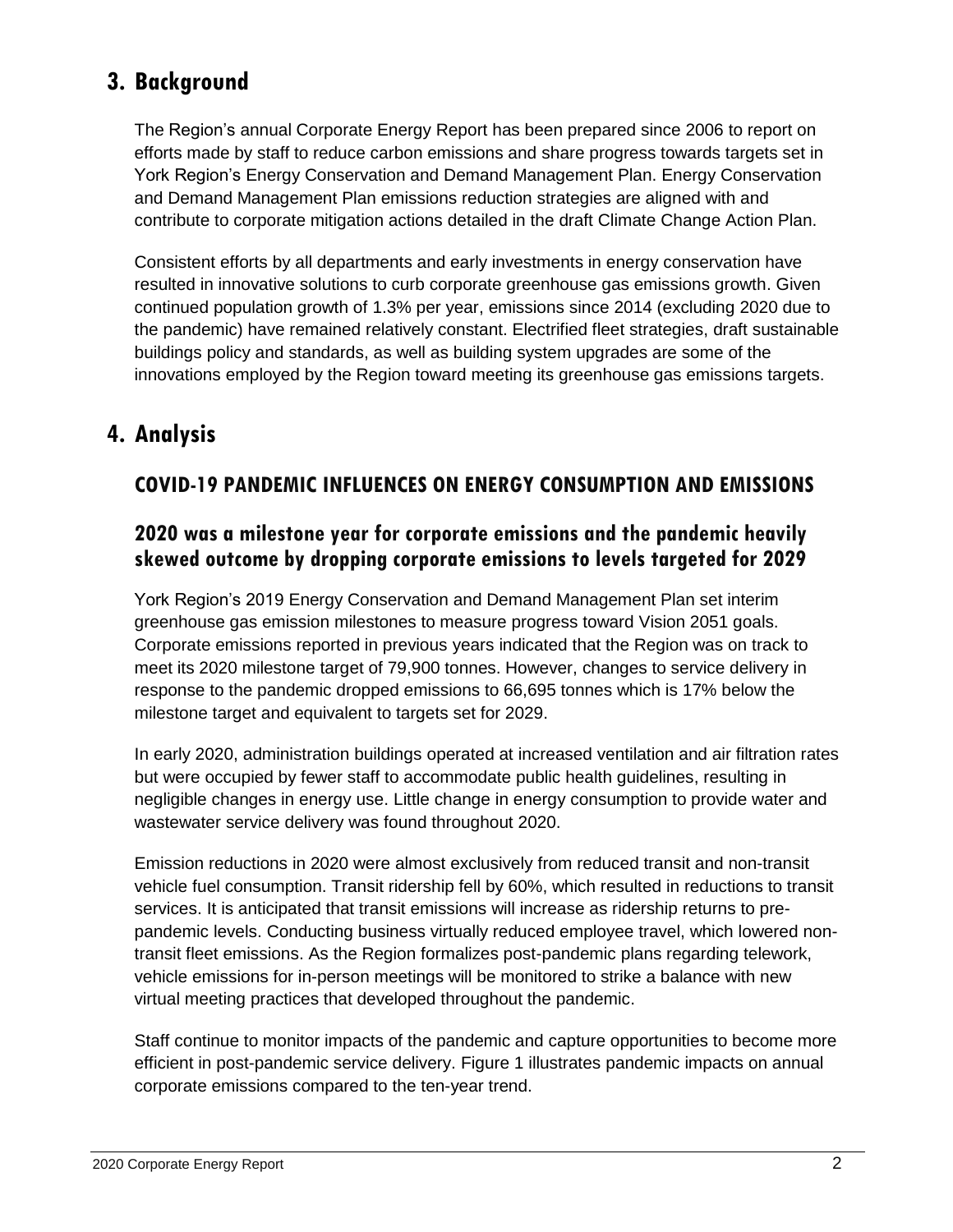**Figure 1 2011 to 2020 Corporate Emissions**



## **Latest Federal report indicates greenhouse gas emission from Ontario's electricity supply have increased by 50%, which undermine Regional efforts to reduce emissions**

The National Inventory Report is Canada's official report on greenhouse gas emissions and accounts for energy sources used to generate Ontario's electricity. Based on the report, Ontario's increased reliance on natural gas generation to meet demand has increased electricity emissions by 50% in 2020. Accordingly, York Region's emissions related to electricity use increased by 1,400 tonnes, equivalent to annual emissions from 290 passenger vehicles. Increased electricity emissions counteract advances in emission reductions from initiatives such as introduction of electric buses. Emissions due to electricity generation are outside Region's control and influence Regional emissions. Energy conservation and efficiency reduce our consumption and remain the most effective solutions to minimize impacts associated with Provincial sources of energy and electricity generation.

## **Ontario's upcoming plans for increased natural gas generated electricity will impact emission reduction achievements from the past decade**

The Province plans to refurbish nine nuclear reactors at the Bruce and Darlington nuclear facilities over the next 12 years and decommission the Pickering nuclear power plant starting 2024. In response to this reduction in future nuclear generation, Ontario is planning to increase reliance on natural gas generation to meet electricity demand. Replacing lost nuclear generation (zero-emission) with natural gas generation will increase greenhouse gas emissions related to electricity consumption. Regional plans and strategies driven by Vision 2051 rely on Ontario's clean electricity to power fleet and facilities.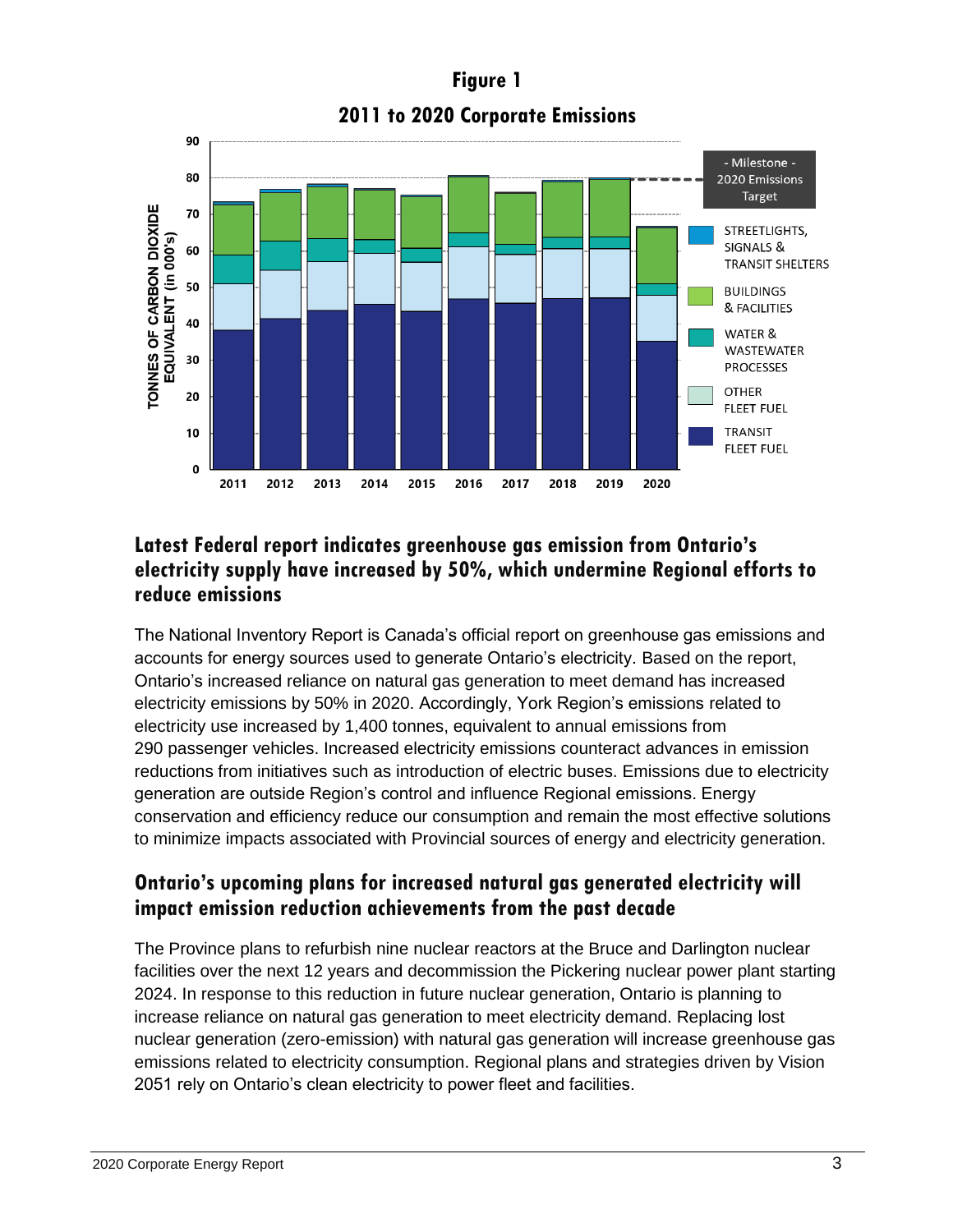Zero-emission alternatives to natural gas generation are available, including electricity imports from Hydro Quebec and investments in energy conservation. Council resolutions calling on the Province to sustain Ontario's environmental leadership with emissions free electricity have been passed by 16 Ontario municipalities including King, Toronto, Mississauga, Brampton, Hamilton, Burlington, Windsor, Guelph and 45 independent organizations.

Zero-emission electricity in Ontario supports long-term plans to dramatically reduce greenhouse gas emissions from municipal service delivery such as water and wastewater and electrification of transit and other fleet vehicles. The recommendation for the Regional Chair to send the Minister of Energy, Northern Development and Mines a letter on this matter will reinforce York Region's position that Ontario's municipalities rely on zero-emissions electricity supply to meet long-term greenhouse gas targets.

## **Given minimal population growth and operational changes due to the COVID-19 pandemic, per capita emissions fell by 17% in 2020**

As shown in Figure 2 per capita emissions fell by 17% in 2020 to 55 kilograms per resident. York Region's response to the pandemic, mostly in reduced transit services, resulted in overall consumption and emission reductions.





## **2020 ACCOMPLISHMENTS**

## **All departments have contributed to long-term emissions reduction strategies during the pandemic**

Efforts have been made by all departments, despite the pandemic, to identify opportunities to conserve energy in support of the Energy Conservation and Demand Management Plan's corporate emission targets. Initiatives such as switching to fully electric vehicles and LED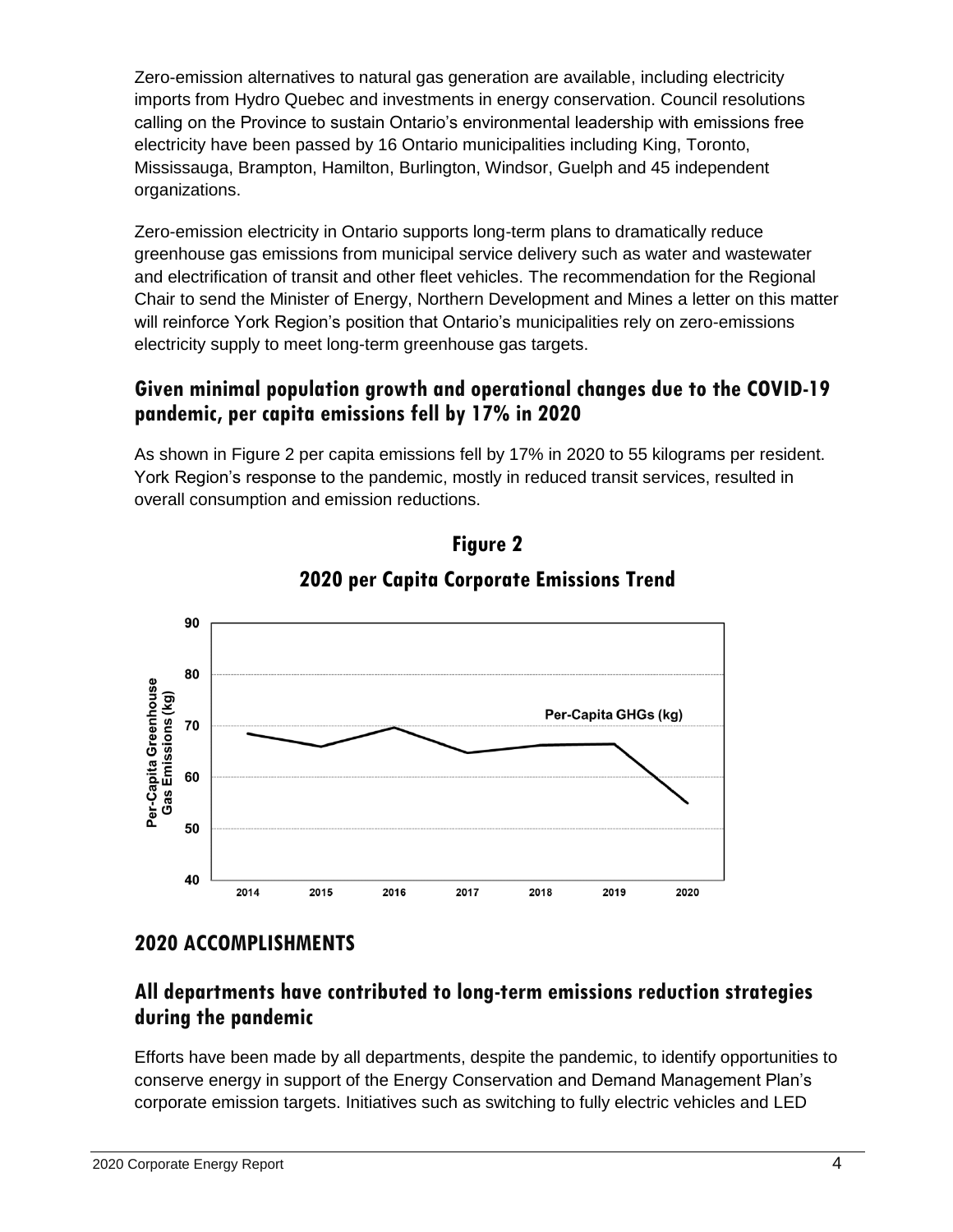lighting upgrades produce immediate and measurable reductions in greenhouse gas emissions while other initiatives, such as reducing garage temperatures, energy audits and building systems upgrades are being monitored for quantification of savings. Table 1 highlights strategies across the corporation to reduce greenhouse gas emissions in 2020.

### **Table 1**

## **2020 Greenhouse Gas Reduction Accomplishments**

**Initiatives** (Service Area)

**Transit Storage Garages** (Transportation Services / Corporate Services)

Garage temperatures at 55 Orlando Avenue and 8300 Keele Street have been decreased from 16°C to 12°C to conserve natural gas consumed to condition storage spaces.

In line with the Region's draft Sustainable Buildings Policy, the expansion project at 55 Orlando in Richmond Hill has been designed to achieve superior levels of energy and emissions performance. The design will use heat recovery and high efficiency equipment to minimize emissions from natural gas combustion and includes flexibility for fuel switching into the future to enable net-zero operations.

#### **Transit and Corporate Fleet Electrification Plans** (Transportation Services)

Transportation Services completed its [Transit and Corporate Fleet Electrification Plan](https://yorkpublishing.escribemeetings.com/filestream.ashx?DocumentId=17325) which was presented and approved by Council in 2020. This strategy defined the plan for fleet electrification and reinforced commitments to greenhouse gas reduction in the coming years.

### **Electric Transit Bus Pilot** (Transportation Services)

The battery electric bus pilot started in June 2020. Six buses operating on two Newmarket routes are testing suitability of an electric transit fleet for future service delivery. Transportation Services plans to report interim results to Council in Q3 2021. Six additional battery electric transit buses have been approved for purchase in support of the Region's pilot in 2021.

#### **Hybrid Police Cruisers** (York Regional Police)

York Regional Police has integrated 40 hybrid Police interceptor utility vehicles into its fleet. Measured fuel savings of 35% have been achieved compared to standard police cruisers. An additional 40 hybrid interceptor utility vehicles are planned for 2021.

### **Police Facilities Upgrades** (York Regional Police)

In 2020, York Region Police upgraded equipment, including building automation systems and LED lighting at various facilities across the Region.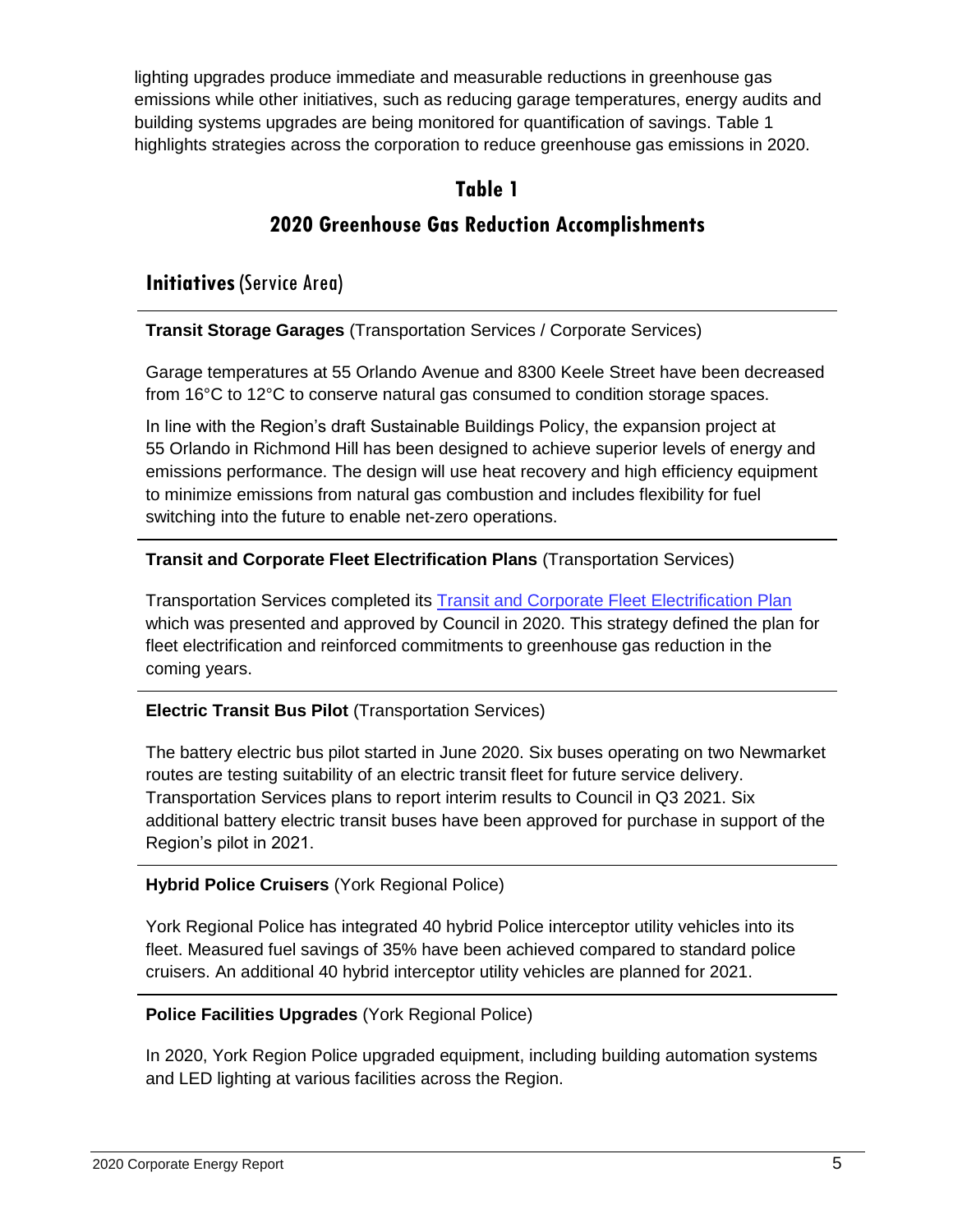#### **Social Housing Energy Audits** (Community and Health Services)

Five-year energy audit program was established for affordable housing facilities with all housing providers across the Region. Energy audits were completed in 16 buildings for 14 housing providers in 2020.

#### **Administrative Centre Lighting Upgrade** (Corporate Services / Environmental Services)

Retrofitted 3,500 fixtures at Administrative Centre with light emitting diode (LED) alternatives resulting in improved lighting conditions and a 50% reduction in corresponding electricity consumption. Government incentives of \$15,000 contributed to a three-year payback on invested capital.

#### **Solar Photovoltaic Monitoring Program** (Environmental Services)

Enhanced asset monitoring and tracking process to ensure peak performance across Regional solar photovoltaic systems. Generated \$160,000 in revenue for the Region through the production of emissions free electricity and contributed to one of the cleanest electricity grids in North America.

#### **Energy Procurement Savings** (Environmental Services)

Natural gas and electricity procurement strategies led to annual savings of over \$1 million in 2020.

## **Department efforts to meet Energy Conservation and Demand Management Plan targets have been tracked and monitored since 2015**

Staff continue to track emissions generated by key lines of business and monitor multi-year impacts resulting from conservation initiatives. Attachment 1 illustrates 2020 per capita emissions breakdown by department. Attachment 2 illustrates percentage changes in emissions over time compared to the Energy Conservation and Demand Management Plan 2014 baseline. Continuous monitoring enables staff to focus efforts on specific lines of business to maximize results.

### **OPPORTUNITIES TO REDUCE ENERGY COSTS AND EMISSION REDUCTIONS**

### **Staff continue to build long-term emission reduction strategies during the COVID-19 pandemic and into the future**

The pandemic required an immediate response to protect community health and safety. In some cases, this drove a need for service delivery while working from home and more broadly, accelerated adoption of tools such as online collaboration and digital solutions unlike any period in the past. Virtual meetings, electronic documents and digital signatures are examples of some of the innovative strategies employed.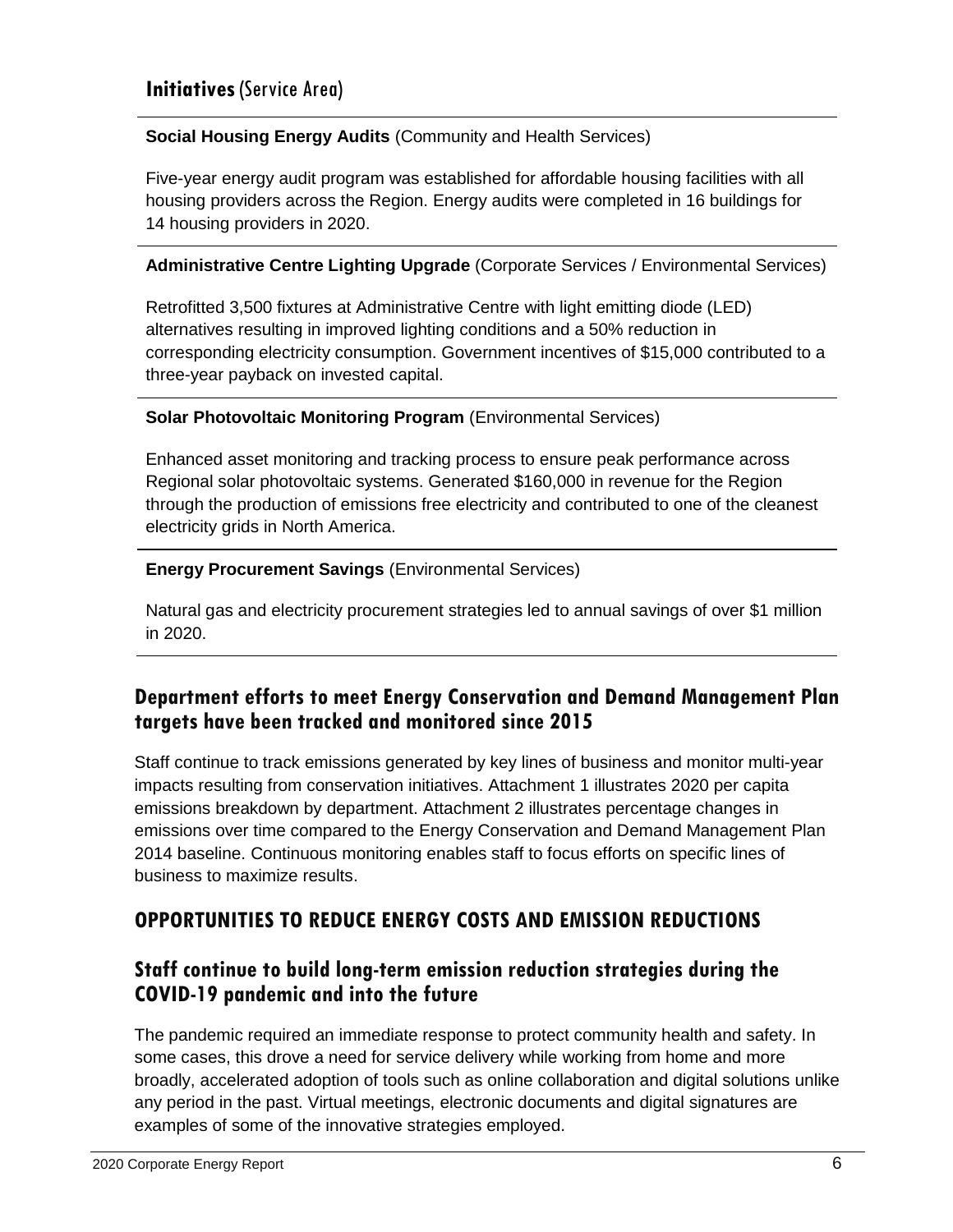Throughout the pandemic, staff continued to advance long-term energy and greenhouse gas emissions reduction strategies. It is worth noting that efforts such as those listed in Table 1 were overshadowed by short-term but impactful changes in operations during the pandemic, resulting in significant emission reductions in 2020. As planning turns toward post-pandemic operations, data indicates that enhancements to traditional service delivery models can fundamentally influence corporate greenhouse gas emissions.

Virtual meetings have demonstrated that services can be delivered without exclusively relying on face to face meetings that typically require travel by automobile. Remote work is another strategy York Region can employ to deliver services while minimizing need for additional office space construction. Sustained optimization of services can demonstrate Regional leadership in combating climate change. Staff are evaluating opportunities to integrate initiatives implemented during the pandemic to reduce greenhouse gas emissions in the post-pandemic work environment.

## **17150 Yonge Street provides the opportunity to conserve through consolidation of multiple buildings into one**

York Region's newest building, located at 17150 Yonge Street in Newmarket, achieved substantial completion in March 2020 marking the point at which associated utility bills fall under Regional reporting. Corresponding energy consumption increased Regional electricity and natural gas consumption by 3% and 2% respectively. Once fully operational, the Region will have an opportunity to offset these increases by closing existing satellite offices and relocating staff to this central location. Going forward, consolidation at this single location will facilitate management of energy consumption and corresponding emissions.

## **York Region demonstrates environmental leadership by applying a climate change lens to procurement for long-term waste management contract**

Staff continue to examine opportunities to influence the marketplace through strategic procurements. In 2021, Waste staff will issue a procurement to secure long-term source separated organics processing capacity. For York Region's Procurement of Organic Waste Transportation and Processing Services 25% of the selection criteria is based on greenhouse gas emission performance. This initiative demonstrates York Region's application of a climate change lens and promotes a balanced approach to green procurement leadership.

## **5. Financial**

Total energy costs for Regional operations in 2020 were \$43.2 million, a drop of \$7.5 million from 2019. Savings resulted from lower fuel consumption and lower diesel and gasoline prices. Provincial electricity price reduction programs during the pandemic were directed at residential customers and had little to no impact on York Region's electricity prices. Figure 3 below summarizes the trend in Regional energy costs since 2011.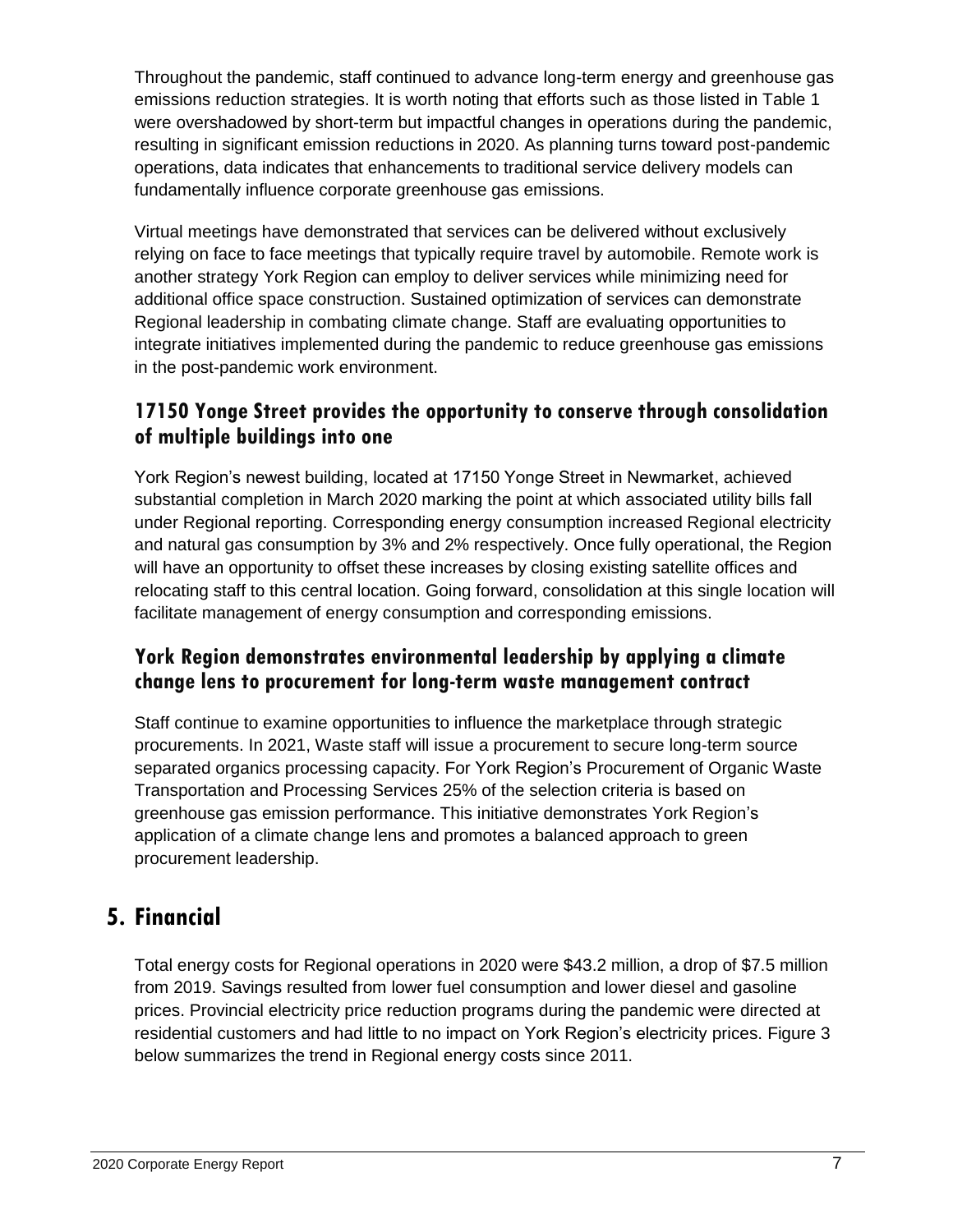# **Figure 3 2011 to 2020 Corporate Energy Costs**



## **Proposed changes to the Federal Carbon Pricing system will add \$9.7 million to Regional purchases of natural gas, gasoline and diesel fuel by 2030**

In December 2020, the Federal government proposed changes to the Federal Greenhouse Gas Carbon Pricing system that would increase the price limit for carbon from \$50 per tonne in 2022 to \$170 per tonne by 2030. Based on forecasted Regional fuel consumption, purchases of fossil fuels will cost an additional \$9.7 million in 2030. This is equal to 52% of the combined cost of gasoline, diesel fuel and natural gas purchased in 2020, reinforcing the importance of energy conservation initiatives in the coming years.

## **Electricity and natural gas procurement strategies have saved the Region \$3.3 million over the past three years**

In [May 2020,](https://yorkpublishing.escribemeetings.com/Meeting.aspx?Id=ca3933b0-e8db-4e2f-b502-efee94b6f121&Agenda=Merged&lang=English&Item=39&Tab=attachments) staff reported to Council on natural gas procurement strategies which saved a total \$229,000 since 2017. In the same period, electricity procurement strategies for the Region's five largest facilities saved an additional \$3.1 million. Staff continue to work toward strategies such as active demand management to conserve energy and capitalize on purchasing opportunities to further reduce costs.

## **Gaining deeper insights into energy conservation spending across Regional programs**

The Corporate Climate Change and Energy Conservation team is responsible for driving initiatives defined in the Region's Energy Conservation and Demand Management Plan. The current 10-year capital budget for projects directly led by the team is \$22.9 M. Initiatives to deliver energy conservation and greenhouse gas emission reductions are carried out by teams across all program areas delivered by the Region. Staff continue to examine internal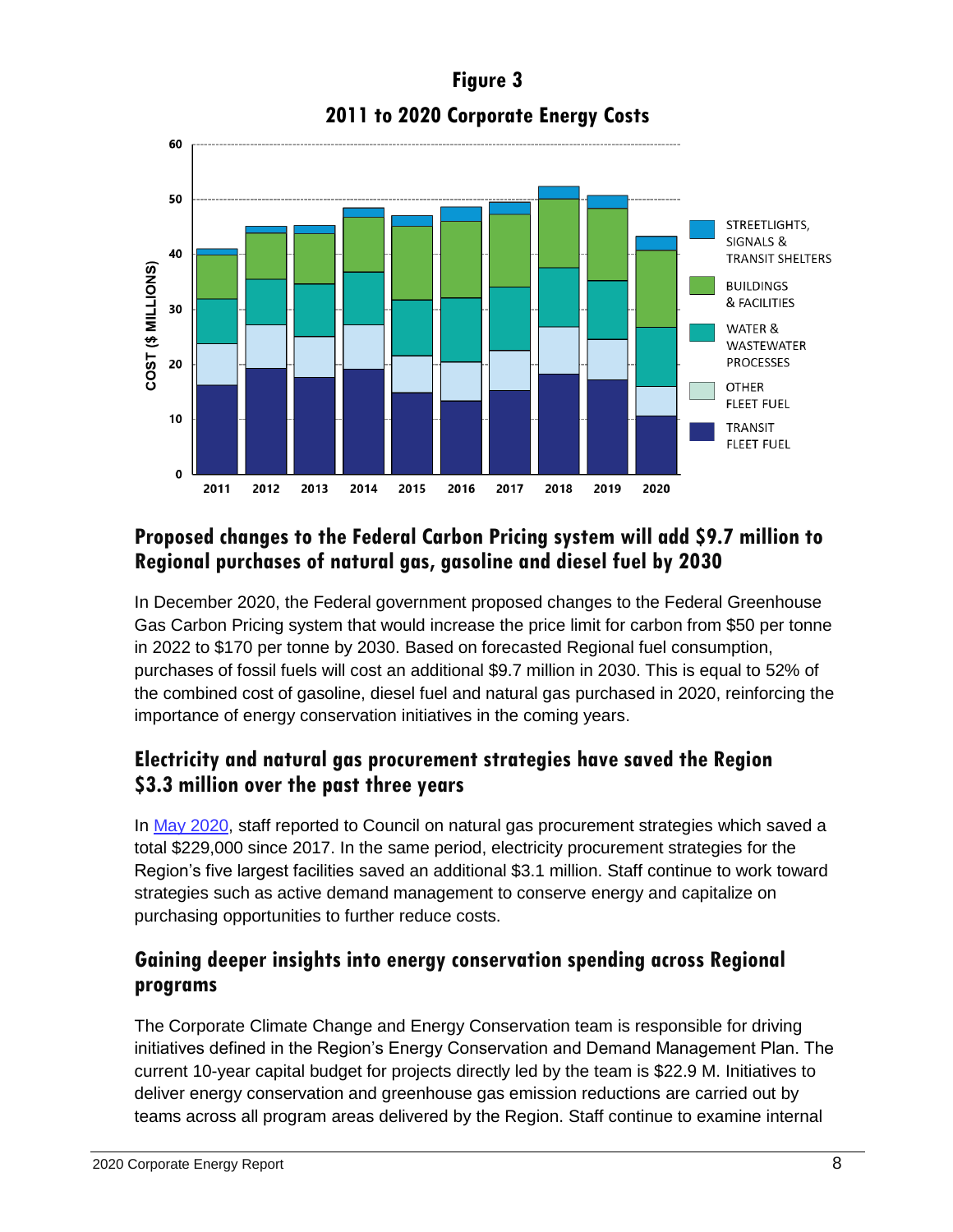reporting opportunities to bring more clarity to the total expenditures across the Region to implement energy conservation related projects.

# **6. Local Impact**

## **York Region's corporate emissions are four per cent of total community emissions**

Though York Region's contribution compared to overall community emissions is small (approximately 4%), staff recognize the importance of their role in leading emission reduction initiatives with the goal of achieving a sustainable future and bolster replication of similar initiatives within the community. Staff continue to collaborate with local municipalities to exchange information, including fleet electrification, share best practices and initiatives towards reducing energy consumption and greenhouse gas emissions.

## **7. Conclusion**

In 2020, York Region's corporate energy emissions dropped 17% to 66,695 tonnes due to temporary but necessary operational changes to combat the spread of the COVID-19 pandemic. Corresponding costs fell by \$7.5 million or 15% to \$43.2 million compared to 2019.

Emissions and expenditures are expected to rise in a post-pandemic Region but not necessarily to their pre-pandemic levels. Strategies and technologies employed over the past year have proven to be effective in reducing emissions while meeting and in some cases exceeding service delivery. Staff have begun the process of evaluating which strategies can be operationalized in a post-pandemic work environment.